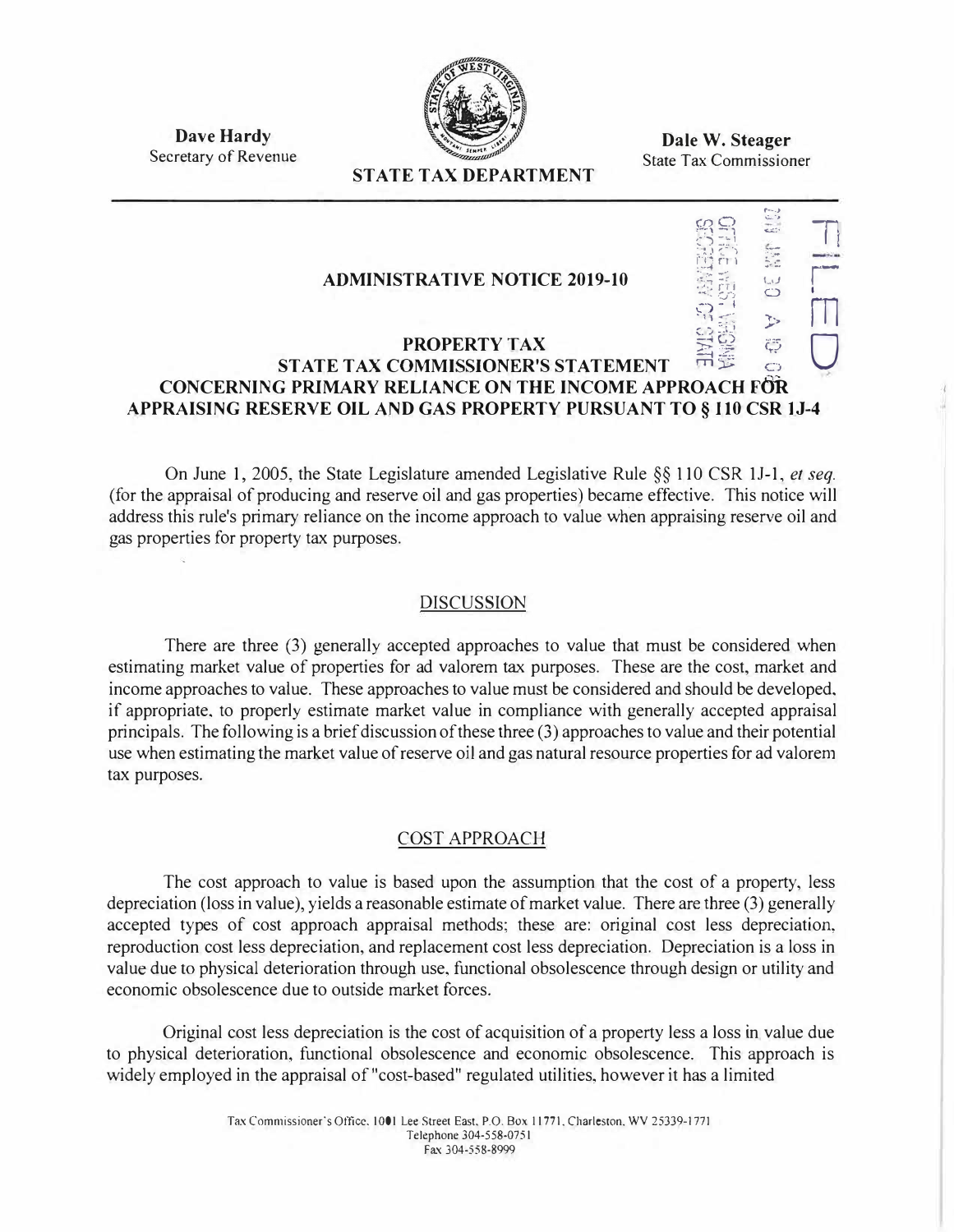#### **Administrative Notice 2019-10 Page2**

application when appraising reserve oil and gas properties, as many of these types of properties were acquired years ago at substantially less than current market value.

Reproduction cost less depreciation is the cost of reproducing an exact replica of a property less physical deterioration, functional obsolescence, and economic obsolescence. This approach is employed in appraising one-of-a-kind properties such as works of art or special purpose properties, an example of which may be the State's Capitol Building. Oil and gas properties are a nonrenewable natural resource and can therefore not be reproduced. Because of their nonrenewable nature, reserve oil and gas properties do not lend themselves to development of a reproduction cost less depreciation appraisal.

Replacement cost less depreciation is the cost of replacing a property with one of like utility less physical deterioration and economic obsolescence. This approach is the most widely used of the three (3) cost approaches to value and is widely employed in the appraisal of commercial and industrial personal property. Replacement cost has limited application, however, in the appraisal of nonrenewable natural resource properties, as the resource cannot by its nature be replaced. Because of their nonrenewable nature, reserve oil and gas properties do not lend themselves to the development of replacement cost new less depreciation appraisals.

#### MARKET APPROACH

The market approach to value is based upon the assumption that the recent selling price of comparable properties, if properly analyzed and adjusted, will yield a reasonable estimate of current market value. While sales of reserve oil and gas properties do occur within the State, the sales are infrequent and quite often oil and gas interests represent only a portion of the property acquisition thus diluting the purity of the market transaction. Because of these drawbacks the Legislative Rule does not contemplate the development of a market comparable approach to value for reserve oil and gas properties.

#### INCOME APPROACH

The income approach to value is based upon the assumption that a property is worth the future income, discounted to present worth, that it will generate for the prospective buyer. In the oil and gas industry, a common business practice of negotiating advance payments ("delay rentals") for the right to, at some future date, produce oil and gas has developed. By analyzing the amount and duration, typically, of delay rentals and by discounting the resulting income series to present worth an estimate of the probable selling price of reserve oil and gas properties can be developed. This procedure contained in  $\S$  110 CSR 1J-4.7 is the method used by the Department to develop, on a county and district basis, the per acre market value of reserve (non-producing acreage) oil and gas properties. The resultant per acre values were developed and published, in finalized form, in the State Register August 29, 2018.